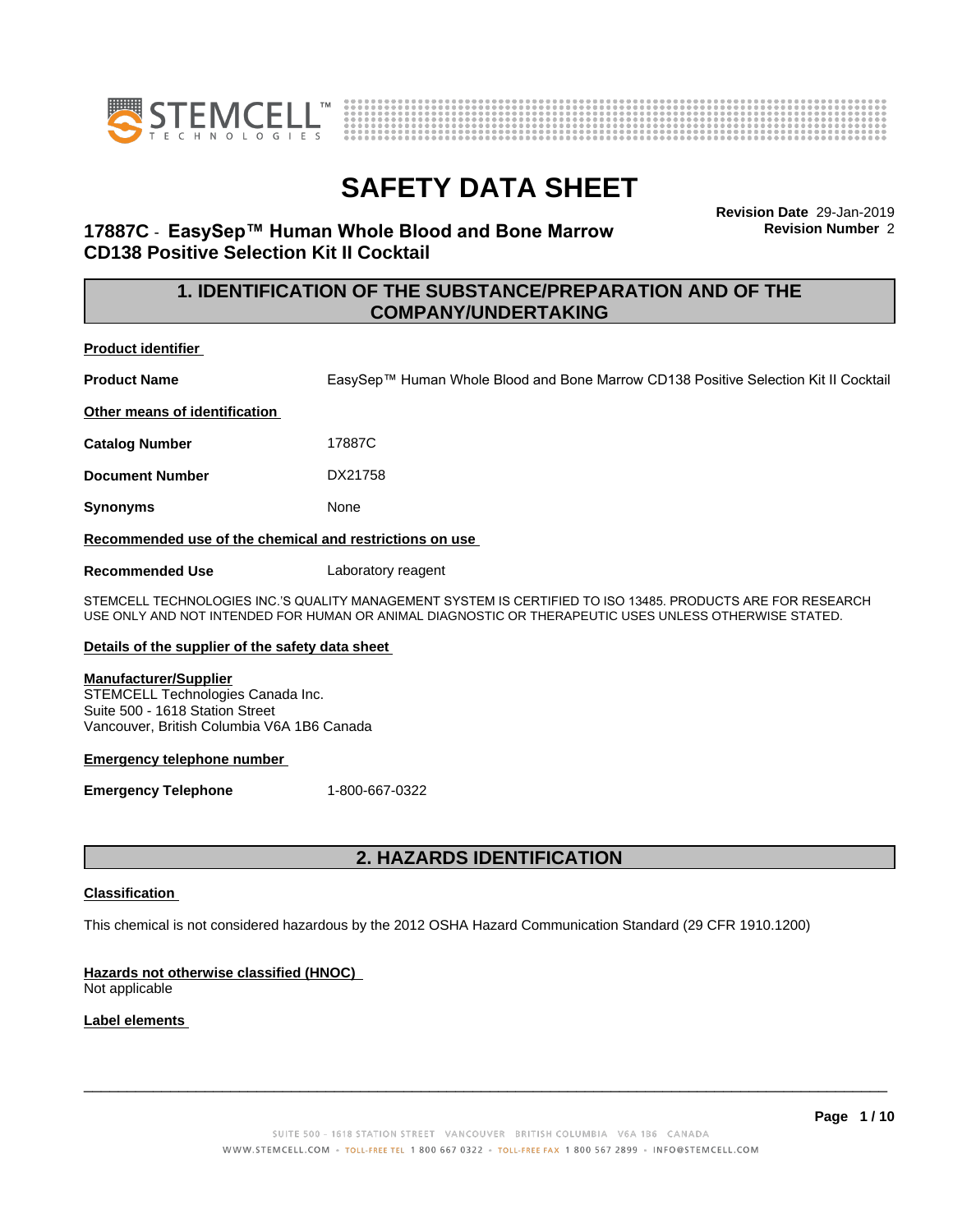



# \_\_\_\_\_\_\_\_\_\_\_\_\_\_\_\_\_\_\_\_\_\_\_\_\_\_\_\_\_\_\_\_\_\_\_\_\_\_\_\_\_\_\_\_\_\_\_\_\_\_\_\_\_\_\_\_\_\_\_\_\_\_\_\_\_\_\_\_\_\_\_\_\_\_\_\_\_\_\_\_\_\_\_\_\_\_\_\_\_\_\_\_\_ **Revision Date** 29-Jan-2019 **17887C ⋅ EasySep™ Human Whole Blood and Bone Marrow The Marrow Revision Number 2 CD138 Positive Selection Kit II Cocktail**

**Hazard statements** Not a hazardous substance or mixture according to the Globally Harmonized System (GHS) The product contains no substances which at their given concentration, are considered to be hazardous to health. **Appearance** Clear **Physical state** Liquid **Odor** No information available

**Other Information**

Not applicable

**Unknown acute toxicity** 0 % of the mixture consists of ingredient(s) of unknown toxicity

0 % of the mixture consists of ingredient(s) of unknown acute oral toxicity

0 % of the mixture consists of ingredient(s) of unknown acute dermal toxicity

0 % of the mixture consists of ingredient(s) of unknown acute inhalation toxicity (gas)

0 % of the mixture consists of ingredient(s) of unknown acute inhalation toxicity (vapor)

0 % of the mixture consists of ingredient(s) of unknown acute inhalation toxicity (dust/mist)

## **3. COMPOSITION/INFORMATION ON INGREDIENTS**

### **Substance**

Not applicable.

### **Mixture**

Not a hazardous substance or mixture according to the Globally Harmonized System (GHS)

\*The exact percentage (concentration) of composition has been withheld as a trade secret.

# **4. FIRST AID MEASURES**

## **Description of first aid measures**

**Inhalation** Remove to fresh air.

**Eye contact Rinse thoroughly with plenty of water for at least 15 minutes, lifting lower and upper eyelids.** Consult a physician.

 $\overline{\phantom{a}}$  ,  $\overline{\phantom{a}}$  ,  $\overline{\phantom{a}}$  ,  $\overline{\phantom{a}}$  ,  $\overline{\phantom{a}}$  ,  $\overline{\phantom{a}}$  ,  $\overline{\phantom{a}}$  ,  $\overline{\phantom{a}}$  ,  $\overline{\phantom{a}}$  ,  $\overline{\phantom{a}}$  ,  $\overline{\phantom{a}}$  ,  $\overline{\phantom{a}}$  ,  $\overline{\phantom{a}}$  ,  $\overline{\phantom{a}}$  ,  $\overline{\phantom{a}}$  ,  $\overline{\phantom{a}}$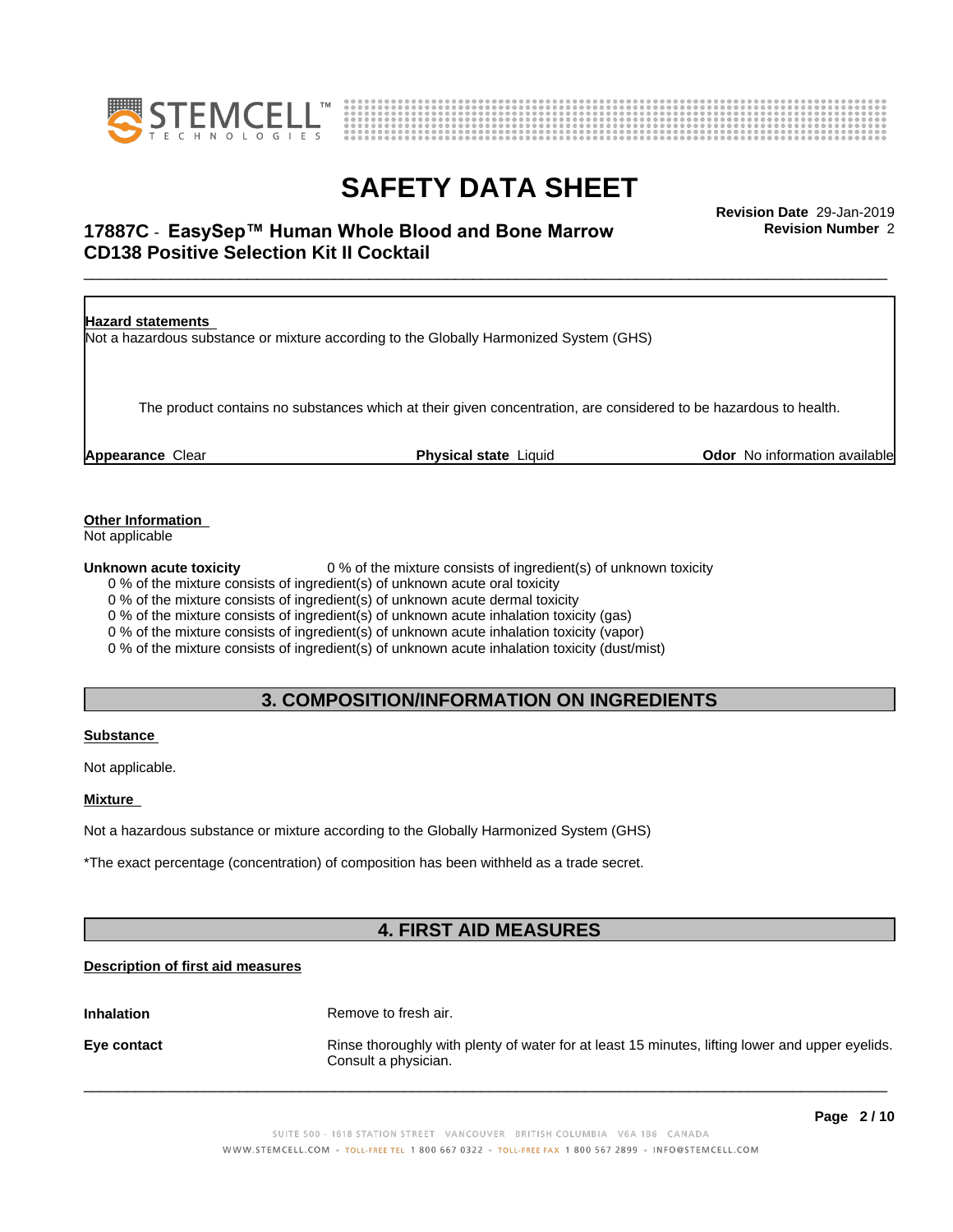



**Revision Number** 2

# \_\_\_\_\_\_\_\_\_\_\_\_\_\_\_\_\_\_\_\_\_\_\_\_\_\_\_\_\_\_\_\_\_\_\_\_\_\_\_\_\_\_\_\_\_\_\_\_\_\_\_\_\_\_\_\_\_\_\_\_\_\_\_\_\_\_\_\_\_\_\_\_\_\_\_\_\_\_\_\_\_\_\_\_\_\_\_\_\_\_\_\_\_ **Revision Date** 29-Jan-2019 **17887C ⋅ EasySep™ Human Whole Blood and Bone Marrow The Marrow Revision Number 2 CD138 Positive Selection Kit II Cocktail**

| <b>Skin contact</b>                                                        | Wash skin with soap and water.                                                                             |  |
|----------------------------------------------------------------------------|------------------------------------------------------------------------------------------------------------|--|
| Ingestion                                                                  | Clean mouth with water and drink afterwards plenty of water.                                               |  |
| Most important symptoms and effects, both acute and delayed                |                                                                                                            |  |
| <b>Symptoms</b>                                                            | No information available.                                                                                  |  |
| Indication of any immediate medical attention and special treatment needed |                                                                                                            |  |
| Treat symptomatically.<br>Note to physicians                               |                                                                                                            |  |
|                                                                            |                                                                                                            |  |
| <b>5. FIRE-FIGHTING MEASURES</b>                                           |                                                                                                            |  |
| <b>Suitable Extinguishing Media</b>                                        | Use extinguishing measures that are appropriate to local circumstances and the<br>surrounding environment. |  |
| Unsuitable extinguishing media                                             | CAUTION: Use of water spray when fighting fire may be inefficient.                                         |  |
| Specific hazards arising from the                                          | No information available.                                                                                  |  |
| chemical                                                                   |                                                                                                            |  |

| Special protective equipment for | Firefighters should wear self-contained breathing apparatus and full firefighting turnout |
|----------------------------------|-------------------------------------------------------------------------------------------|
| fire-fighters                    | gear. Use personal protection equipment.                                                  |

## **6. ACCIDENTAL RELEASE MEASURES**

### **Personal precautions, protective equipment and emergency procedures**

**Personal precautions** Ensure adequate ventilation.

### **Environmental precautions**

**Environmental precautions** See Section 12 for additional Ecological Information.

## **Methods and material for containment and cleaning up**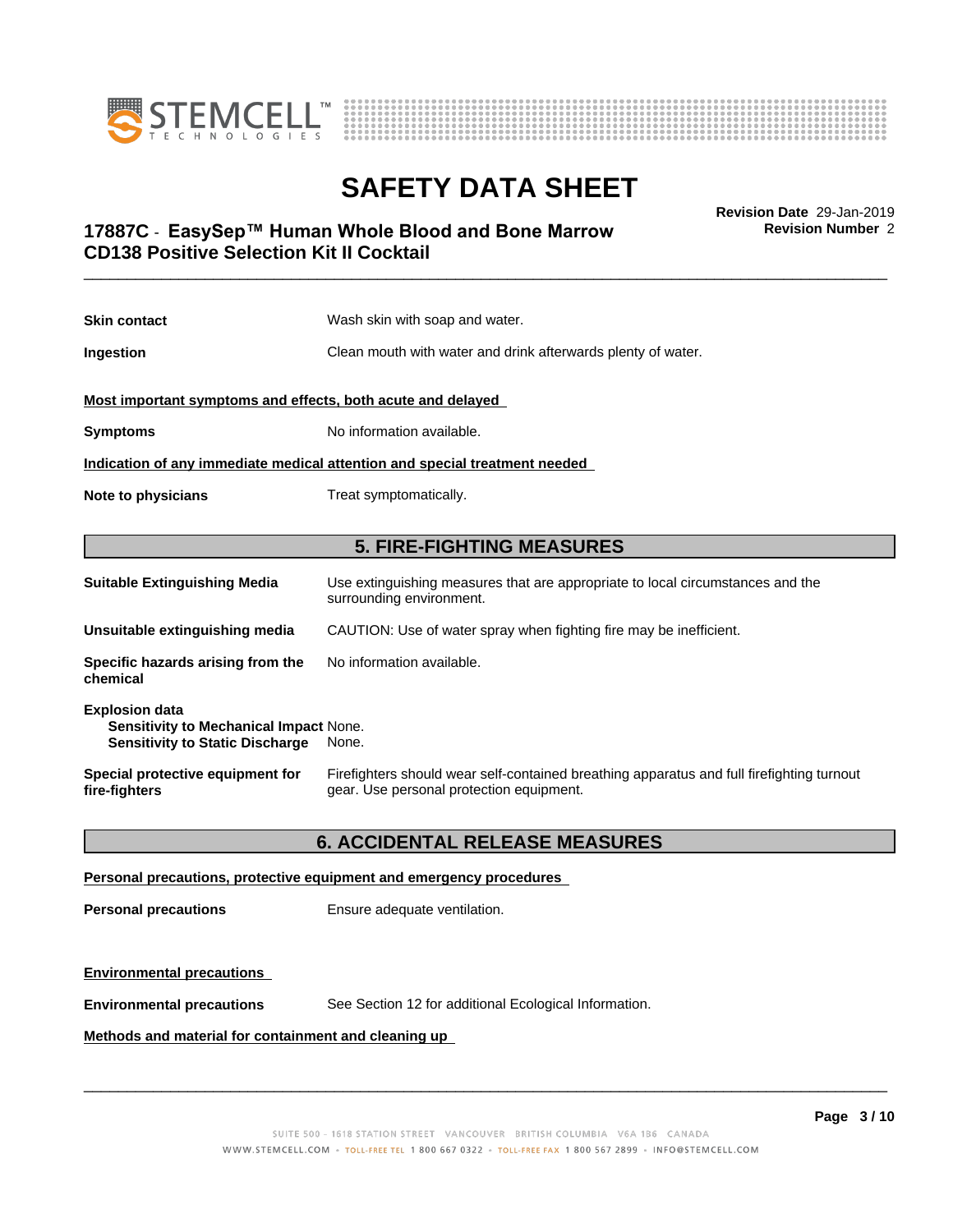



# **SAFETY DATA SHEET**<br>Revision Date 29-Jan-2019

**Revision Number** 2

# \_\_\_\_\_\_\_\_\_\_\_\_\_\_\_\_\_\_\_\_\_\_\_\_\_\_\_\_\_\_\_\_\_\_\_\_\_\_\_\_\_\_\_\_\_\_\_\_\_\_\_\_\_\_\_\_\_\_\_\_\_\_\_\_\_\_\_\_\_\_\_\_\_\_\_\_\_\_\_\_\_\_\_\_\_\_\_\_\_\_\_\_\_ **Revision Date** 29-Jan-2019 **17887C ⋅ EasySep™ Human Whole Blood and Bone Marrow The Marrow Revision Number 2 CD138 Positive Selection Kit II Cocktail**

| <b>Methods for containment</b>         | Prevent further leakage or spillage if safe to do so.                                |  |
|----------------------------------------|--------------------------------------------------------------------------------------|--|
| Methods for cleaning up                | Pick up and transfer to properly labeled containers.                                 |  |
| <b>Prevention of secondary hazards</b> | Clean contaminated objects and areas thoroughly observing environmental regulations. |  |

## **7. HANDLING AND STORAGE**

### **Precautions for safe handling**

**Advice on safe handling** Handle in accordance with good industrial hygiene and safety practice.

### **Conditions for safe storage, including any incompatibilities**

**Storage Conditions** Keep containers tightly closed in a dry, cool and well-ventilated place.

# **8. EXPOSURE CONTROLS/PERSONAL PROTECTION**

# **Control parameters Exposure Limits** This product, as supplied, does not contain any hazardous materials with occupational exposure limits established by the region specific regulatory bodies. **Appropriate engineering controls Engineering controls** Showers Eyewash stations Ventilation systems. **Individual protection measures, such as personal protective equipment Eye/face protection** No special protective equipment required. **Skin and body protection** No special protective equipment required. **Respiratory protection** No protective equipment is needed under normal use conditions. If exposure limits are exceeded or irritation is experienced, ventilation and evacuation may be required.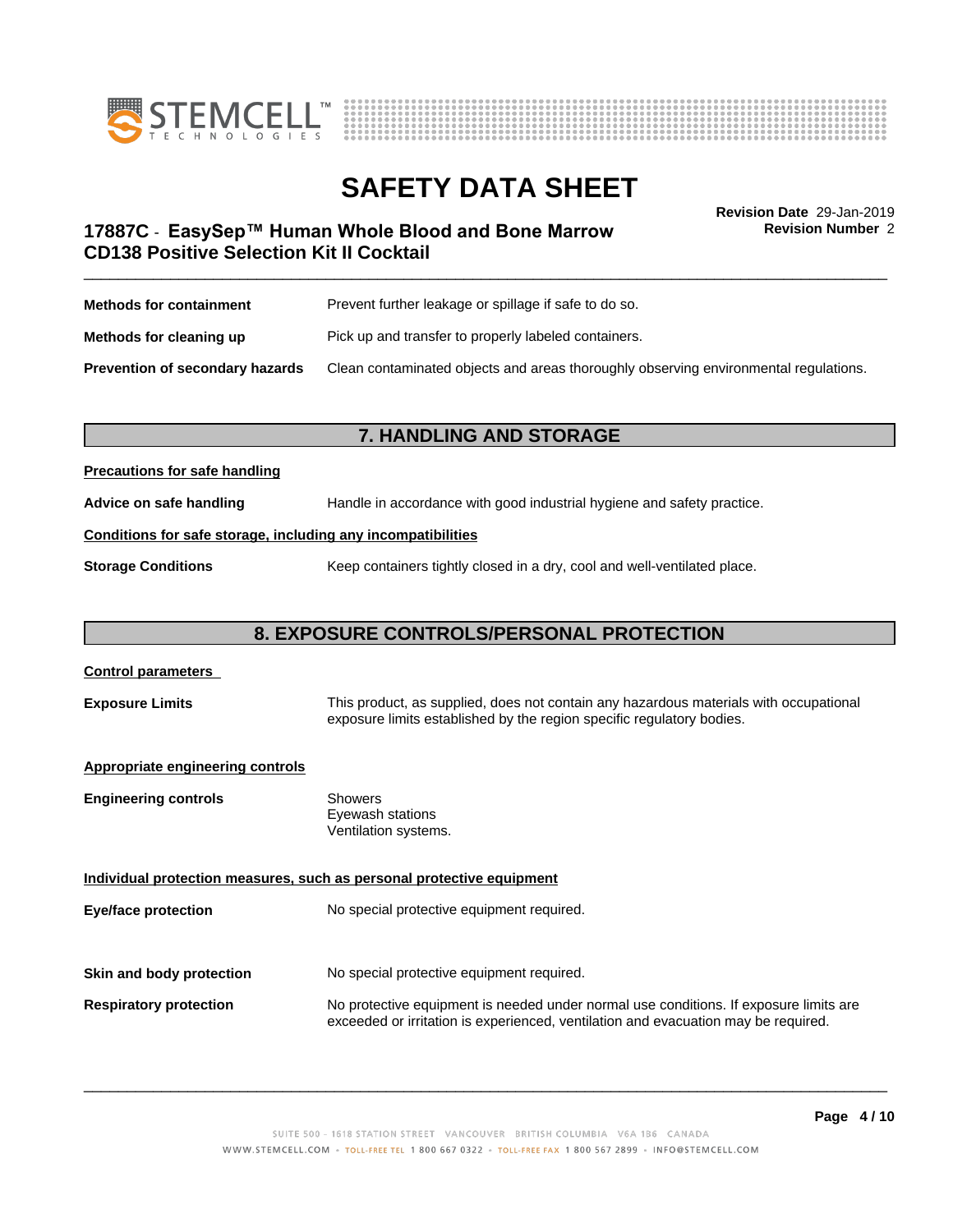



# \_\_\_\_\_\_\_\_\_\_\_\_\_\_\_\_\_\_\_\_\_\_\_\_\_\_\_\_\_\_\_\_\_\_\_\_\_\_\_\_\_\_\_\_\_\_\_\_\_\_\_\_\_\_\_\_\_\_\_\_\_\_\_\_\_\_\_\_\_\_\_\_\_\_\_\_\_\_\_\_\_\_\_\_\_\_\_\_\_\_\_\_\_ **Revision Date** 29-Jan-2019 **17887C ⋅ EasySep™ Human Whole Blood and Bone Marrow The Marrow Revision Number 2 CD138 Positive Selection Kit II Cocktail**

**General hygiene considerations** Handle in accordance with good industrial hygiene and safety practice.

## **9. PHYSICAL AND CHEMICAL PROPERTIES**

| Information on basic physical and chemical properties |
|-------------------------------------------------------|
|-------------------------------------------------------|

**Physical state** Liquid **Appearance** Clear<br> **Color** No int

**Explosive properties**<br> **Oxidizing properties**<br>
No information available **Oxidizing properties Property Remarks •Method Property Remarks •Method pH** No data available None known<br> **Melting point / freezing point** No data available None known **Melting point / freezing point** No data available None known<br> **Boiling point / boiling range** No data available None known **Boiling point / boiling range Flash point No data available None known Evaporation rate** *rate* No data available **None known Flammability (solid, gas)** No data available None known **Flammability Limit in Air None known None known Upper flammability limit:** No data available **Lower flammability limit:** No data available **Vapor pressure No data available None known Vapor density**<br> **Relative density**<br>
No data available None Known<br>
None known **Relative density No data available and the Shown None known**<br> **Water solubility No data available None known None known Water solubility Solubility in other solvents** No data available **None known**<br> **Partition coefficient** No data available **None known**<br>
None known **Partition coefficient**<br> **Autoignition temperature**<br>
No data available **Autoignition temperature No data available None known**<br> **Decomposition temperature** No data available **None known**<br>
None known **Decomposition temperature** No data available<br> **Kinematic viscosity** No data available **Kinematic viscosity No data available None known**<br> **Notata available None known**<br>
Notata available **None known Dynamic viscosity No data available None known** 

**Other Information VOC** Content (%)

**No information available Odor** No information available **Odor threshold** No information available

**Softening point** No information available **Molecular weight** No information available **Molecular formula No information available**<br>**VOC Content (%)** No information available **Liquid Density** No information available **Bulk density** No information available

# **10. STABILITY AND REACTIVITY**

**Reactivity No information available.** 

 $\overline{\phantom{a}}$  ,  $\overline{\phantom{a}}$  ,  $\overline{\phantom{a}}$  ,  $\overline{\phantom{a}}$  ,  $\overline{\phantom{a}}$  ,  $\overline{\phantom{a}}$  ,  $\overline{\phantom{a}}$  ,  $\overline{\phantom{a}}$  ,  $\overline{\phantom{a}}$  ,  $\overline{\phantom{a}}$  ,  $\overline{\phantom{a}}$  ,  $\overline{\phantom{a}}$  ,  $\overline{\phantom{a}}$  ,  $\overline{\phantom{a}}$  ,  $\overline{\phantom{a}}$  ,  $\overline{\phantom{a}}$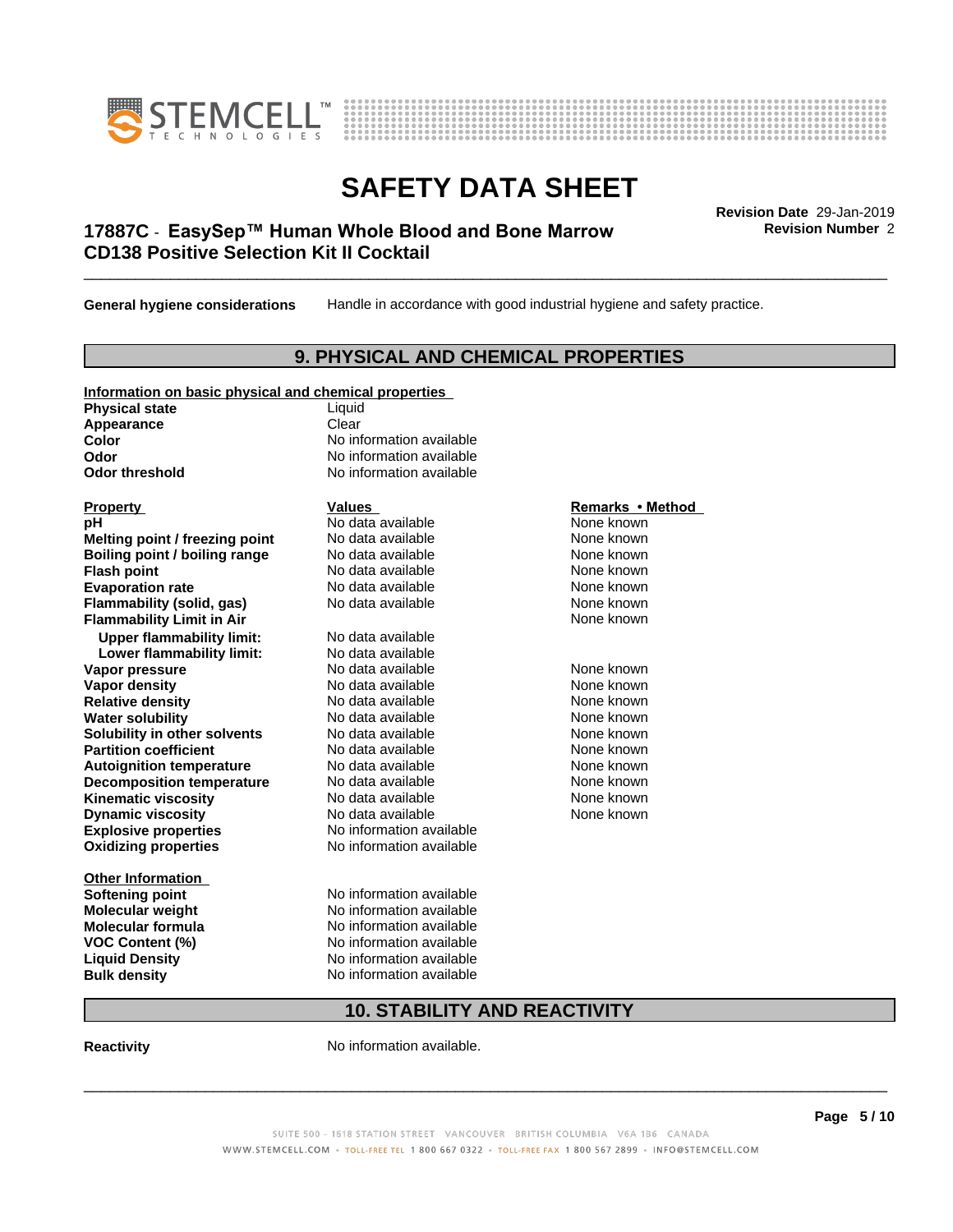



\_\_\_\_\_\_\_\_\_\_\_\_\_\_\_\_\_\_\_\_\_\_\_\_\_\_\_\_\_\_\_\_\_\_\_\_\_\_\_\_\_\_\_\_\_\_\_\_\_\_\_\_\_\_\_\_\_\_\_\_\_\_\_\_\_\_\_\_\_\_\_\_\_\_\_\_\_\_\_\_\_\_\_\_\_\_\_\_\_\_\_\_\_ **Revision Date** 29-Jan-2019 **17887C ⋅ EasySep™ Human Whole Blood and Bone Marrow The Marrow Revision Number 2 CD138 Positive Selection Kit II Cocktail**

**Revision Number** 2

| <b>Chemical stability</b>                                               | Stable under normal conditions.           |
|-------------------------------------------------------------------------|-------------------------------------------|
| <b>Possibility of hazardous reactions</b> None under normal processing. |                                           |
| <b>Conditions to avoid</b>                                              | None known based on information supplied. |
| Incompatible materials                                                  | None known based on information supplied. |
|                                                                         |                                           |

**Hazardous decomposition products** None known based on information supplied.

# **11. TOXICOLOGICAL INFORMATION**

### **Information on likely routes of exposure**

### **Product Information**

| Specific test data for the substance or mixture is not available.            |  |  |
|------------------------------------------------------------------------------|--|--|
| Specific test data for the substance or mixture is not available.            |  |  |
| Specific test data for the substance or mixture is not available.            |  |  |
| Specific test data for the substance or mixture is not available.            |  |  |
| Symptoms related to the physical, chemical and toxicological characteristics |  |  |
|                                                                              |  |  |

**Symptoms** No information available.

### **Numerical measures of toxicity**

### **Acute toxicity**

**Unknown acute toxicity** 0 % of the mixture consists of ingredient(s) of unknown toxicity

0 % of the mixture consists of ingredient(s) of unknown acute oral toxicity

 $0$  % of the mixture consists of ingredient(s) of unknown acute dermal toxicity

0 % of the mixture consists of ingredient(s) of unknown acute inhalation toxicity (gas)

0 % of the mixture consists of ingredient(s) of unknown acute inhalation toxicity (vapor)

0 % of the mixture consists of ingredient(s) of unknown acute inhalation toxicity (dust/mist)

| Delayed and immediate effects as well as chronic effects from short and long-term exposure |  |
|--------------------------------------------------------------------------------------------|--|
|                                                                                            |  |

| <b>Skin corrosion/irritation</b> | No information available. |
|----------------------------------|---------------------------|
|                                  |                           |

**Serious eye damage/eye irritation** No information available.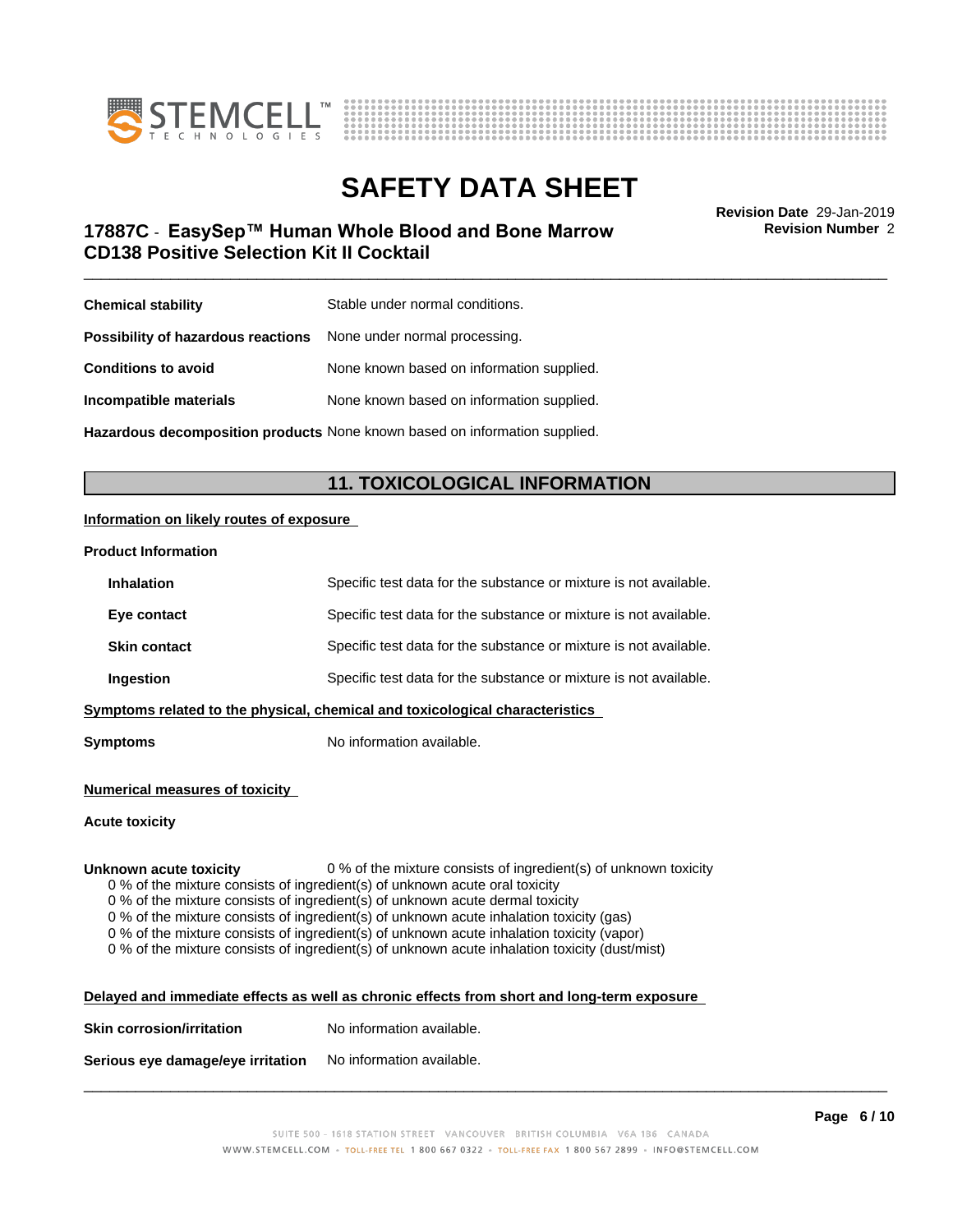



# \_\_\_\_\_\_\_\_\_\_\_\_\_\_\_\_\_\_\_\_\_\_\_\_\_\_\_\_\_\_\_\_\_\_\_\_\_\_\_\_\_\_\_\_\_\_\_\_\_\_\_\_\_\_\_\_\_\_\_\_\_\_\_\_\_\_\_\_\_\_\_\_\_\_\_\_\_\_\_\_\_\_\_\_\_\_\_\_\_\_\_\_\_ **Revision Date** 29-Jan-2019 **17887C ⋅ EasySep™ Human Whole Blood and Bone Marrow The Marrow Revision Number 2 CD138 Positive Selection Kit II Cocktail**

**Respiratory or skin sensitization** No information available. **Germ cell mutagenicity** No information available. **Carcinogenicity** No information available. **Reproductive toxicity** No information available. **STOT** - **single exposure** No information available. **STOT** - **repeated exposure** No information available. **Aspiration hazard** No information available.

# **12. ECOLOGICAL INFORMATION**

| <b>Ecotoxicity</b>            | ٠                                  |
|-------------------------------|------------------------------------|
| Persistence and degradability | No information available.          |
| <b>Bioaccumulation</b>        | There is no data for this product. |
| Other adverse effects         | No information available.          |

## **13. DISPOSAL CONSIDERATIONS**

| Waste treatment methods                |                                                                                                                    |
|----------------------------------------|--------------------------------------------------------------------------------------------------------------------|
| Waste from residues/unused<br>products | Dispose of in accordance with local regulations. Dispose of waste in accordance with<br>environmental legislation. |
| Contaminated packaging                 | Do not reuse empty containers.                                                                                     |

# **14. TRANSPORT INFORMATION**

**DOT** Not regulated

 $\overline{\phantom{a}}$  ,  $\overline{\phantom{a}}$  ,  $\overline{\phantom{a}}$  ,  $\overline{\phantom{a}}$  ,  $\overline{\phantom{a}}$  ,  $\overline{\phantom{a}}$  ,  $\overline{\phantom{a}}$  ,  $\overline{\phantom{a}}$  ,  $\overline{\phantom{a}}$  ,  $\overline{\phantom{a}}$  ,  $\overline{\phantom{a}}$  ,  $\overline{\phantom{a}}$  ,  $\overline{\phantom{a}}$  ,  $\overline{\phantom{a}}$  ,  $\overline{\phantom{a}}$  ,  $\overline{\phantom{a}}$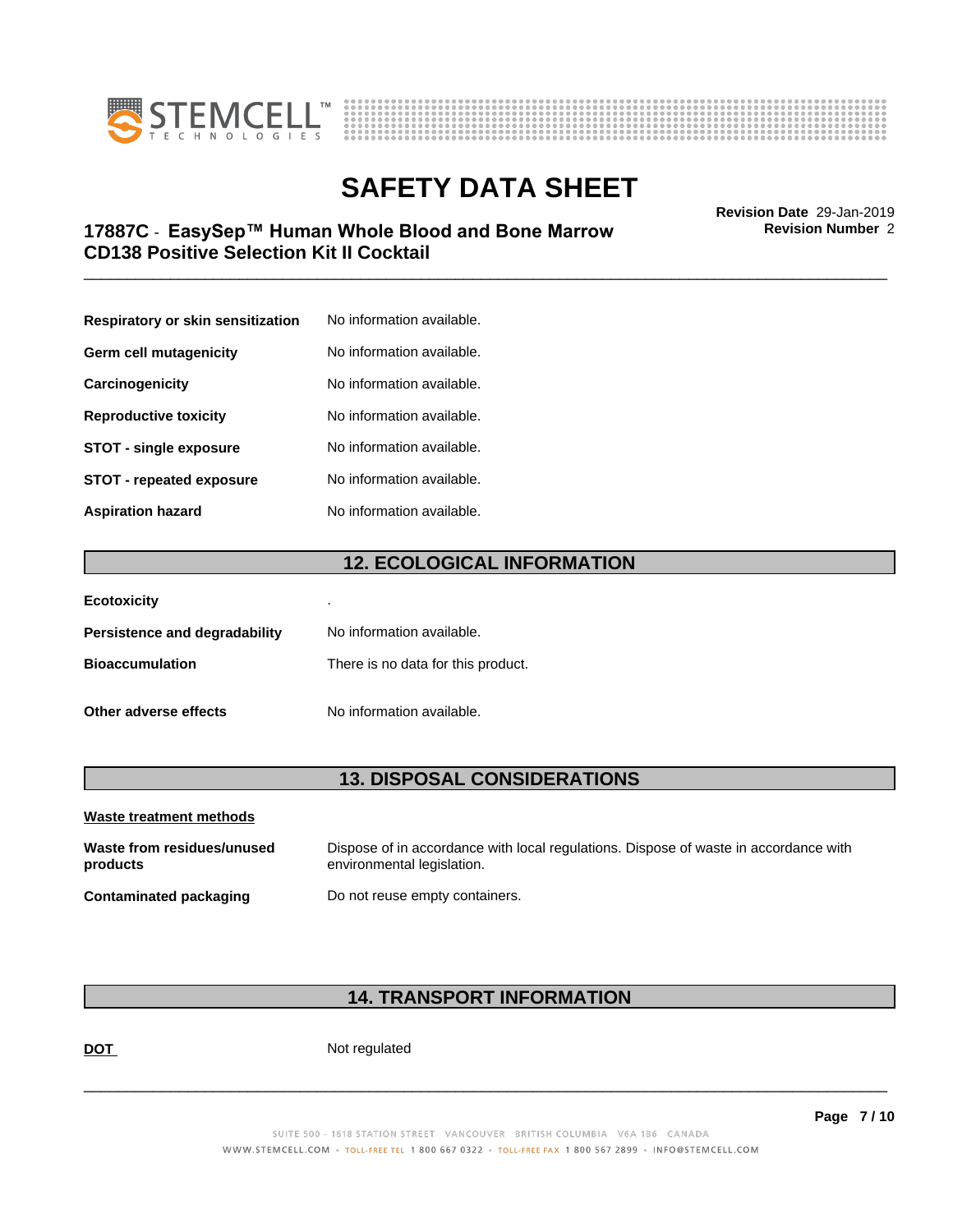



# \_\_\_\_\_\_\_\_\_\_\_\_\_\_\_\_\_\_\_\_\_\_\_\_\_\_\_\_\_\_\_\_\_\_\_\_\_\_\_\_\_\_\_\_\_\_\_\_\_\_\_\_\_\_\_\_\_\_\_\_\_\_\_\_\_\_\_\_\_\_\_\_\_\_\_\_\_\_\_\_\_\_\_\_\_\_\_\_\_\_\_\_\_ **Revision Date** 29-Jan-2019 **17887C ⋅ EasySep™ Human Whole Blood and Bone Marrow The Marrow Revision Number 2 CD138 Positive Selection Kit II Cocktail**

| <b>TDG</b>  | Not regulated |
|-------------|---------------|
| <b>MEX</b>  | Not regulated |
| ICAO (air)  | Not regulated |
| <b>IATA</b> | Not regulated |
| <b>IMDG</b> | Not regulated |
| <b>RID</b>  | Not regulated |
| <b>ADR</b>  | Not regulated |
| <b>ADN</b>  | Not regulated |
|             |               |

# **15. REGULATORY INFORMATION**

| <b>International Inventories</b> |                 |
|----------------------------------|-----------------|
| <b>TSCA</b>                      | Complies        |
| <b>DSL/NDSL</b>                  | Complies        |
| <b>EINECS/ELINCS</b>             | Complies        |
| <b>ENCS</b>                      | Does not comply |
| <b>IECSC</b>                     | Complies        |
| <b>KECL</b>                      | Complies        |
| <b>PICCS</b>                     | Complies        |
| <b>AICS</b>                      | Complies        |
|                                  |                 |

 **Legend:**

 **TSCA** - United States Toxic Substances Control Act Section 8(b) Inventory

 **DSL/NDSL** - Canadian Domestic Substances List/Non-Domestic Substances List

 **EINECS/ELINCS** - European Inventory of Existing Chemical Substances/European List of Notified Chemical Substances

 **ENCS** - Japan Existing and New Chemical Substances

 **IECSC** - China Inventory of Existing Chemical Substances

 **KECL** - Korean Existing and Evaluated Chemical Substances

 **PICCS** - Philippines Inventory of Chemicals and Chemical Substances

 **AICS** - Australian Inventory of Chemical Substances

### **US Federal Regulations**

## **SARA 313**

Section 313 of Title III of the Superfund Amendments and Reauthorization Act of 1986 (SARA). This product does not contain any chemicals which are subject to the reporting requirements of the Act and Title 40 of the Code of Federal Regulations, Part 372.

| No |  |
|----|--|
| No |  |
|    |  |

 $\overline{\phantom{a}}$  ,  $\overline{\phantom{a}}$  ,  $\overline{\phantom{a}}$  ,  $\overline{\phantom{a}}$  ,  $\overline{\phantom{a}}$  ,  $\overline{\phantom{a}}$  ,  $\overline{\phantom{a}}$  ,  $\overline{\phantom{a}}$  ,  $\overline{\phantom{a}}$  ,  $\overline{\phantom{a}}$  ,  $\overline{\phantom{a}}$  ,  $\overline{\phantom{a}}$  ,  $\overline{\phantom{a}}$  ,  $\overline{\phantom{a}}$  ,  $\overline{\phantom{a}}$  ,  $\overline{\phantom{a}}$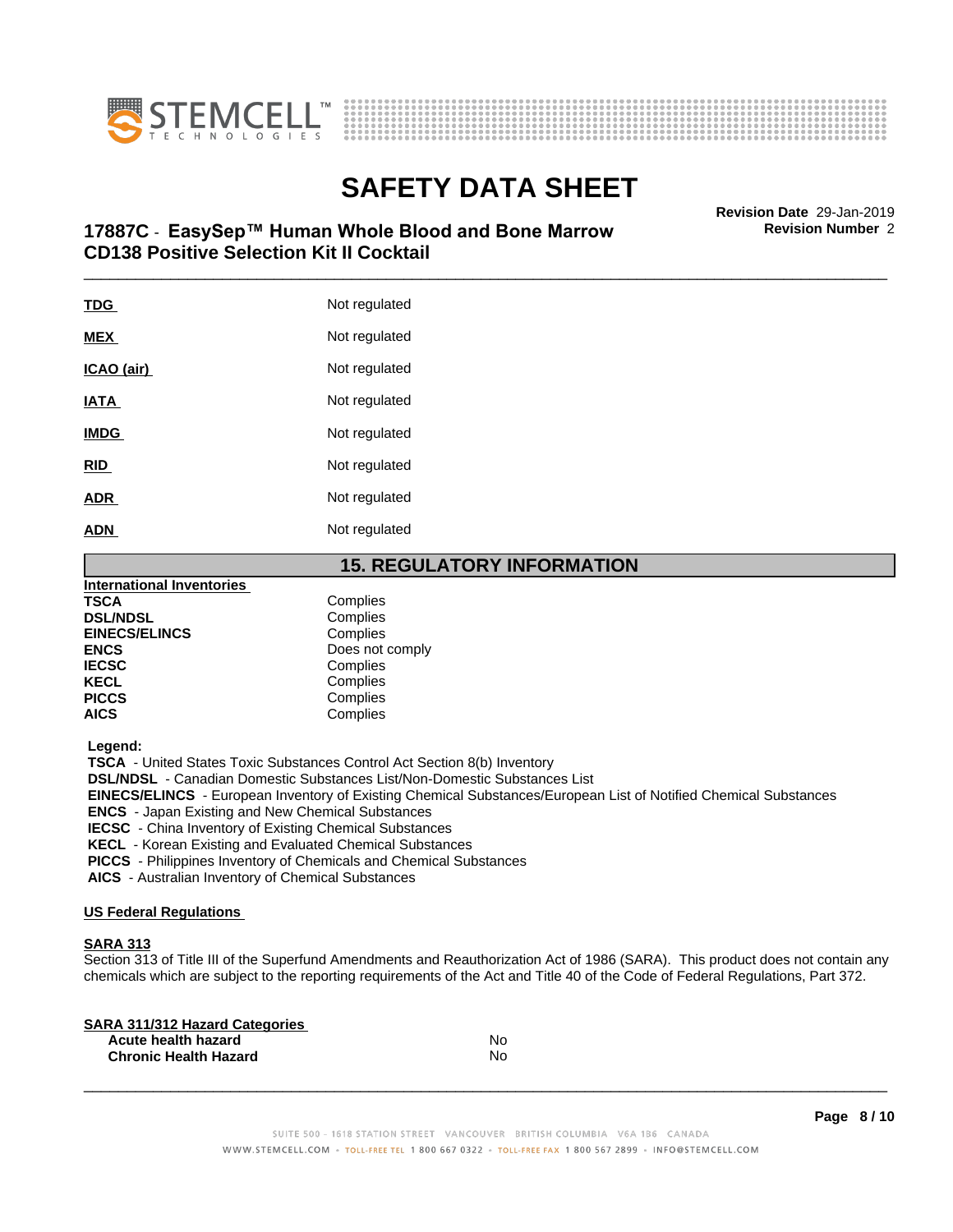



**Revision Number** 2

# \_\_\_\_\_\_\_\_\_\_\_\_\_\_\_\_\_\_\_\_\_\_\_\_\_\_\_\_\_\_\_\_\_\_\_\_\_\_\_\_\_\_\_\_\_\_\_\_\_\_\_\_\_\_\_\_\_\_\_\_\_\_\_\_\_\_\_\_\_\_\_\_\_\_\_\_\_\_\_\_\_\_\_\_\_\_\_\_\_\_\_\_\_ **Revision Date** 29-Jan-2019 **17887C ⋅ EasySep™ Human Whole Blood and Bone Marrow The Marrow Revision Number 2 CD138 Positive Selection Kit II Cocktail**

| Fire hazard                       | No  |  |
|-----------------------------------|-----|--|
| Sudden release of pressure hazard | No  |  |
| <b>Reactive Hazard</b>            | No. |  |

### **CWA** (Clean Water Act)

This product does not contain any substances regulated as pollutants pursuant to the Clean Water Act (40 CFR 122.21 and 40 CFR 122.42).

### **CERCLA**

This material, as supplied, does not contain any substances regulated as hazardous substances under the Comprehensive Environmental Response Compensation and Liability Act (CERCLA) (40 CFR 302) or the Superfund Amendments and Reauthorization Act (SARA) (40 CFR 355). There may be specific reporting requirements at the local, regional, or state level pertaining to releases of this material.

### **US State Regulations**

### **California Proposition 65**

This product does not contain any Proposition 65 chemicals.

### **U.S. State Right-to-Know Regulations**

### **US State Regulations**

| Chemical name                         | New Jersey | <b>Massachusetts</b> | <b>Pennsylvania</b> |
|---------------------------------------|------------|----------------------|---------------------|
| Water<br>7732-18-5                    |            |                      |                     |
| Sodium Phosphate Dibasic<br>7558-79-4 |            |                      |                     |

### **U.S. EPA Label Information**

**EPA Pesticide Registration Number** Notapplicable

## **16. OTHER INFORMATION, INCLUDING DATE OF PREPARATION OF THE LAST REVISION**

**Prepared By, State Control. STEMCELL Technologies Canada Inc.** Cuality Control. STEMCELL Technologies Canada Inc.

**Revision Date** 29-Jan-2019

**Revision Note** Noinformation available.

**Disclaimer**

The information provided in this Safety Data Sheet is correct to the best of our knowledge, information and belief at the date of its publication. The information given is designed only as a guidance for safe handling, use, processing, storage,